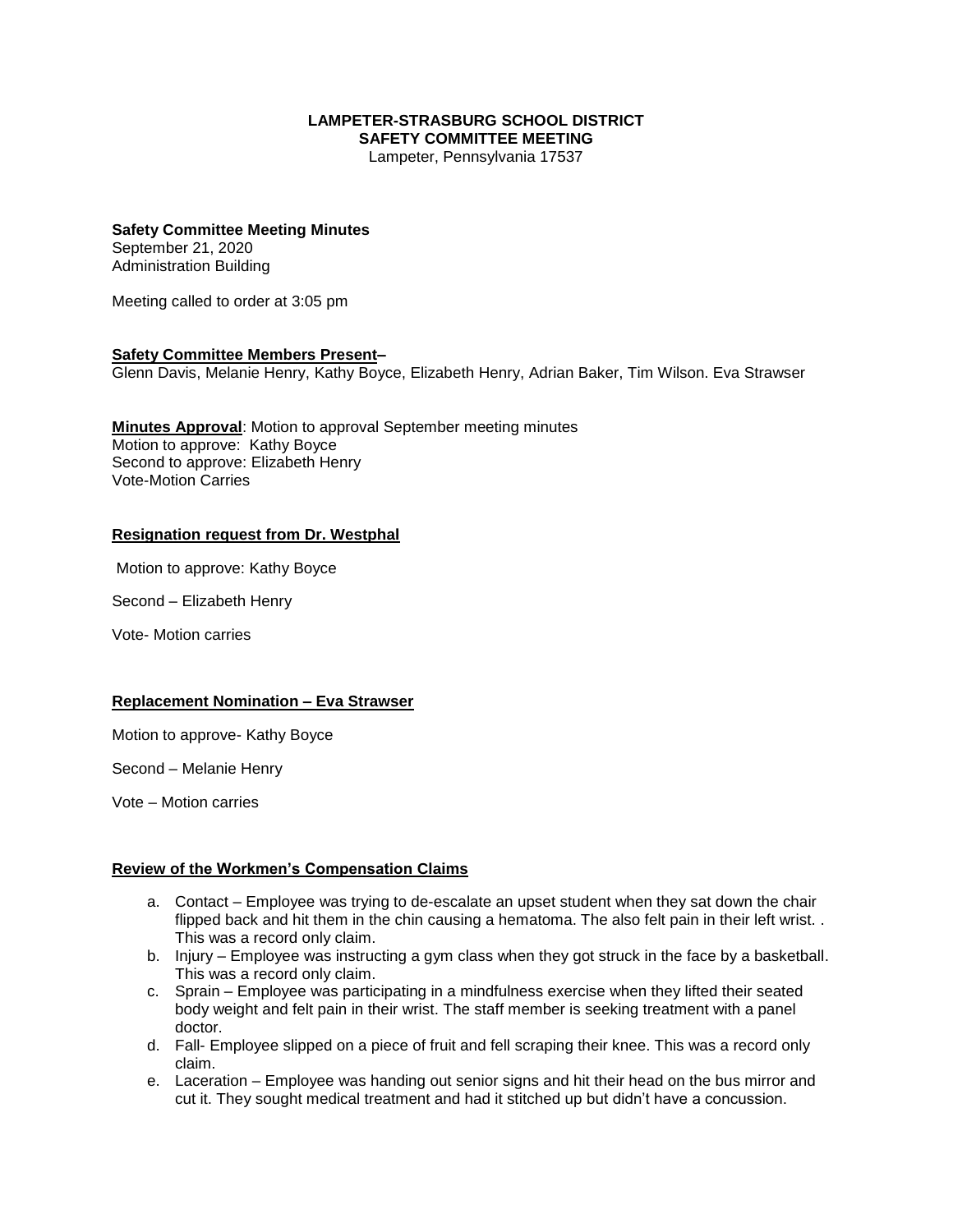- f. Fall- Employee slipped and fell from water being on the gym floor (oof leak). This was the leg of a recent knee replacement and it caused swelling. The claim was a record only.
- g. Eye Dirt flew into the employee's eye while pulling weeds. The nurse flushed it out and it was a record only claim.
- h. Sprain Employee sat on a small file cabinet and fell back catching their foot under a table flexing it downward causing pain. She went for medical treatment.
- i. Laceration Employee had a small wooden door fall of a table and land on their big toe causing a laceration. This was a record only claim.
- j. Laceration Employee was using the meat slicer and cut their finger. They saw the nurse but had to get stitches at the doctors.
- k. Laceration Employee was adjusting a hockey goal when they got struck in the face with a hockey ball causing a laceration and large bruise. They sought medical treatment for the laceration and eye injury. This is still an open case.

### **Review monthly building inspections**

- **a. High School**
	- 1. The sky light is now removed and roofed over.
	- 2. The bollard outside along the side walk has been replaced.
	- 3. We are cleaning the high touch points several times daily.
	- 4. All classrooms have disinfectant bottles, hand sanitizers.
	- 5. Many spaces that have social distancing challenges we have installed Plexiglas or shower curtains for extra protection.

#### **b. Administration building** –

- 1. Several stained ceiling tiles.
- 2. Several roof leaks have been repaired.

## **c. Martin Meylin** –

- 1. Several stained ceiling tiles have been replaced.
- 2. The volleyball floor sleeves have been repaired as needed.
- 3. Baseball equipment has been put away.

## **d. Strasburg Elementary** –

1. No issues this month.

#### **e. Lampeter Elementary –**

1. One tile missing overtop the paper copier.

#### **f. Hans Herr –**

1. No issues this month.